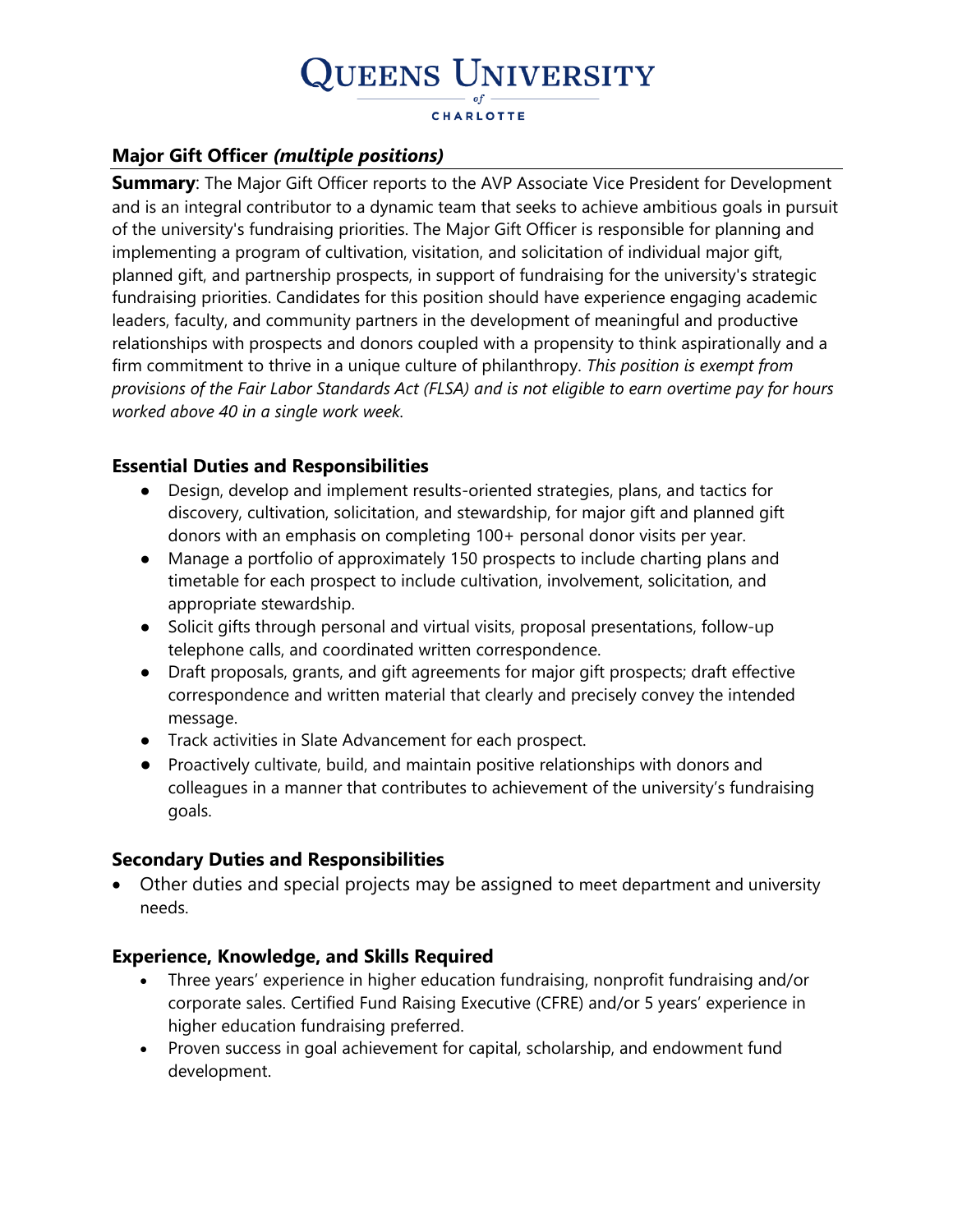- Demonstrated accomplishment in the acquisition of major and planned gifts from individuals.
- Familiarity and comfort with change management processes, demonstrating an ability to anticipate where things are moving, facilitate change implementation and sustain momentum.
- Computer proficiency, particularly in MS Outlook, Word, Excel, and PowerPoint; ability to quickly learn and assimilate new systems and information. Experience with CRM software preferred.
- Exceptional follow-up and follow-through skills as well as ability to plan, organize and control large and small projects through to completion.
- Excellent interpersonal and communication skills (verbal and written), including exemplary poise, tact and diplomacy when working with a wide range of constituents and diverse audiences.
- Collaborative work style, as well as ability to work independently.
- Must thrive in a fast-paced environment with demonstrated ability to handle multiple competing tasks and demands.
- Ability to quickly analyze and resolve problems and implement efficient solutions.
- Ability to exercise sound judgment and discretion with sensitive, difficult, or confidential material and situations.
- Available and willing to work a flexible schedule, including evenings and/or weekends to meet demands of the position.
- Bachelor's degree required or the equivalent in experience and education; master's or advanced degree preferred.

New employees must be fully vaccinated when they first report to work at Queens University of Charlotte. Queens' COVID-19 response is found here: queens.edu/royalreturn

# **Application Process**

Qualified candidates should submit the documentation listed below via email to **hr@queens.edu** in (.doc) or (.pdf) format. Incomplete applications will not be considered. Include the following:

- 1. A cover letter addressing the position qualifications, experience, and interest
- 2. Current résumé
- 3. Salary requirements
- 4. Contact information for three professional references.

 Be sure to include "**UA-MGO**" and **YOUR NAME** in your email Subject Line. (**Example**: UA-MGO Jordan Washington)

**Submissions received by February 15, 2022,** will receive first consideration. Queens will continue to accept submissions until the position is filled.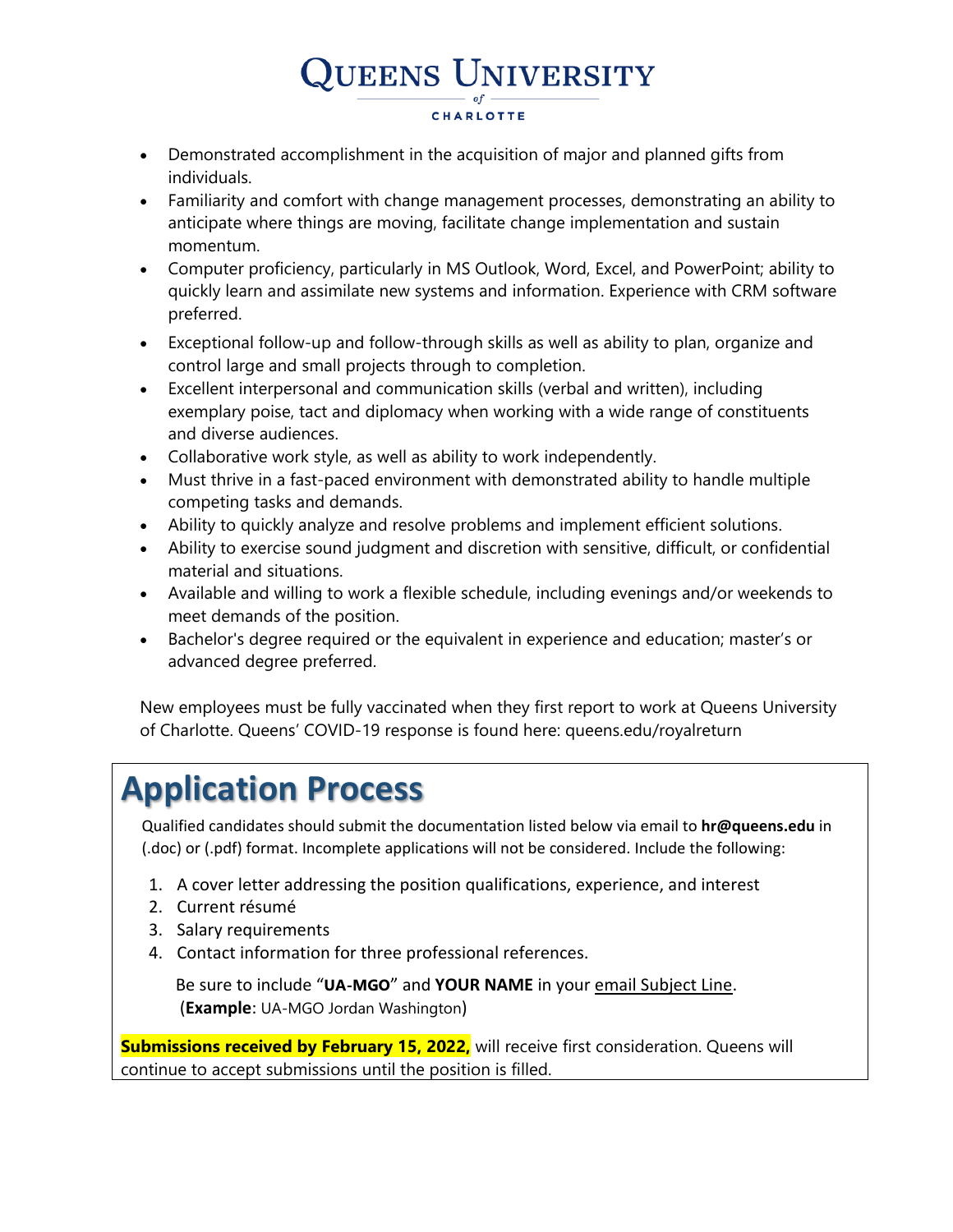### **About Queens University of Charlotte**

Located in the heart of the nation's second fastest growing metropolitan area, Queens University of Charlotte leverages the city's diverse and thriving environment as an extended classroom. Nationally recognized for undergraduate programs in international and interdisciplinary education, Queens blends the best of liberal arts learning with professional preparation and community engagement. Focused on supporting success for diverse learners, faculty build close and collaborative relationships with students and help them build intentional and individualized roadmaps for flourishing at Queens and beyond. At the graduate program level, the University offers innovative educational experiences that help learners advance professionally and retool for new opportunities. Our environs afford faculty myriad opportunities to advance their own professional growth and teaching and research interests by collaborating with vibrant industry, non-profit, and community organization sectors.

Because of our history of innovation and our legacy of strong leadership**, Queens is positioned to be among the new forerunners of American higher education.** This is a defining moment for Queens. While other institutions are focused on sustaining and surviving, we are thinking much bigger. Institutions that understand what is needed and are willing to reimagine what is possible can position themselves to thrive and strengthen their market position after the pandemic with innovative approaches that are deeply connected to the world and its greatest challenges.

By 2030, **Queens aspires to become the leading, private, national university of Charlotte** with deep, meaningful, and reciprocal connections to the needs of our local community and economy; inventive and multidisciplinary academic programs that are connected to the world's most pressing challenges and biggest areas of opportunity; a fully connected, integrated, and innovative set of experiences that support holistic wellness and wellbeing; a culture of continuous improvement and investment that enables faculty and staff to flourish and achieve their full potential; and a comprehensive approach to diversity, equity, and inclusion that begins on campus and radiates throughout the community.

### **Benefits**

Queens offers comprehensive benefits to eligible employees, including: medical, dental and vision insurance, domestic partner benefits, defined contribution (matching) and supplemental 403(b) retirement plans, vacation and generous paid holidays, tuition remission and tuition exchange, Queens-paid life insurance, supplemental life insurance, dependent life insurance, accidental death and dismemberment insurance, flexible spending accounts (medical, dependent care, Health Savings Account), sick leave and long-term disability leave, paid parental leave, FMLA leave when eligible, reduced cost meals at Morrison Dining Hall, employee assistance program (EAP), free access to the Levine Center, wellness programs. In addition, employees may choose benefits such as pet insurance, critical care insurance and legal assistance.